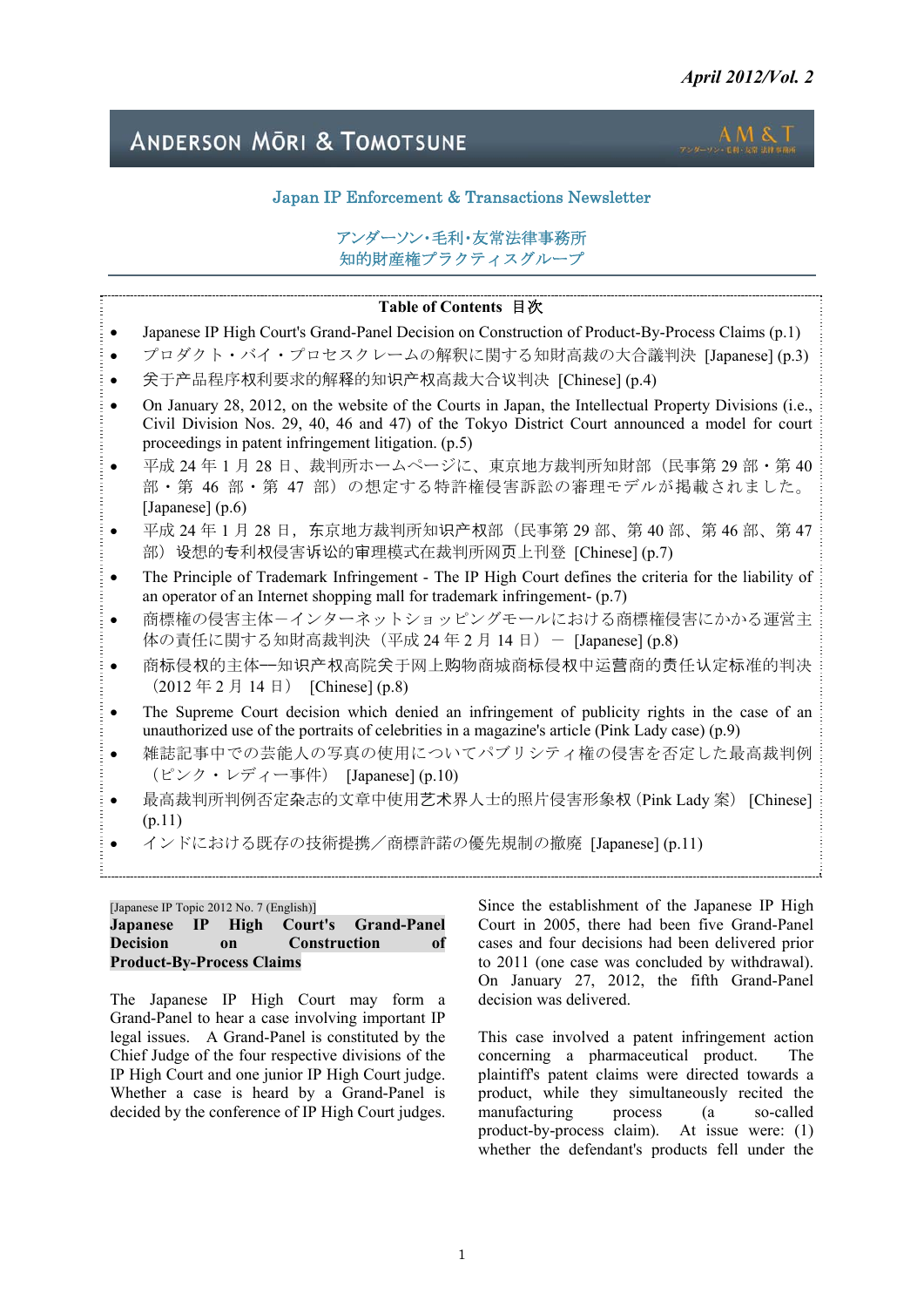technical scope of the patent and (2) whether the patent should be invalidated by an invalidation action, and among other things, how the product-by-process claim should be constructed.

The title of the plaintiff's patent invention was "Pravastatin Sodium Substantially Free of Pravastatin Lactone and EPI-Pravastatin, and Compositions Containing Same," and the defendant sold pharmaceutical products which constituted pravastatin sodium containing less than 0.2% pravastatin lactone and containing less than 0.1% EPI-pravastatin.

The District Court adjudicated on issue (1) only. It dismissed the plaintiff's claims, ruling that where a manufacturing process is recited in a patent claim, such process must be considered in construing the technical scope of the patent unless there are special circumstances, such as where there is a difficulty in describing the composition of the products. It therefore held that the defendant's products did not satisfy the process requirement as recited in Claim 1 of the invention.

The Grand-Panel of the IP High Court concurred with the District Court's conclusion (i.e., that the claims should be dismissed), and held as follows regarding the construction of product-by-process claims:

"Where a manufacturing process is recited in a patent claim directed towards a product, this kind of claim is called a "product-by-process claim". ...There are two types of product-by-process claims: (a) claims in which the subject matter product is specified by the manufacturing process, because it is impossible or difficult at the time of filing of the patent application to specify such product directly by its structure or properties (these types of claims are called "Genuine Product-By-Process Claims"); and (b) claims in which a product manufacturing process is recited, where there is no such circumstance that makes it impossible or difficult at the time of filing of the patent application to specify such product directly by its structure or properties (these types of claims are called "Quasi Product-By-Process Claims"). Hereafter, we will distinguish these two product-by-process claims.

"Regarding Genuine Product-By-Process Claims, the technical scope of the invention should not be limited to the products that are produced by the manufacturing process recited in the claims, and should extend to the same products as those produced by the said process. On the other hand, regarding Quasi Product-By-Process Claims, the technical scope should be limited to the products that are produced by the manufacturing process recited in the claims.

"Moreover, in view of the distribution of the burden of proof in patent infringement suits, where a manufacturing process is stated in a patent product claim, such statement should be in principle construed as is stipulated in the claim, and the party who asserts that it falls under a Genuine Product-By-Process Claim bears the burden of proof and must prove that 'it is impossible or difficult at the time of filing of the patent application to specify such product directly by its structure or properties.' If such a burden of proof is not satisfied, the claim is a Quasi Product-By-Process Claim and such claim should be construed as is stipulated in the claim."

Under the above framework, this Grand-Panel decision found that there was no circumstance that made it impossible or difficult at the time of filing of the patent application to specify such product directly by its structure or properties. The Grand-Panel found that the claim at issue was a Quasi Product-By-Process Claim.

Furthermore, the Grand-Panel found that the defendant's product did not satisfy the process recited in the claim, i.e., "a) forming an enriched organic solution of pravastatin", and that it did not fall under the technical scope of the patent.

Regarding issue (2) above (validity), the Grand-Panel ruled that it was clear that the patent should be invalidated by an invalidation action. Incidentally, the 1st division of the IP High Court ruled that the same patent was valid in a case which sought to quash the JPO's decision on the invalidity of the same patent (the IP High Court, Heisei 21 (Gyo-ke) No. 10284). In this Grand-Panel decision, a publication was submitted, which was not submitted in the above revocation suit, and the Grand-Panel ruled that the patent should be invalidated based on such publication.

Traditionally, there were split views in relation to the construction of product-by-process claims in both court cases and academia. Therefore, this decision is expected to unify the construction of product-by-process claims. Under the framework presented in this decision, it would be relatively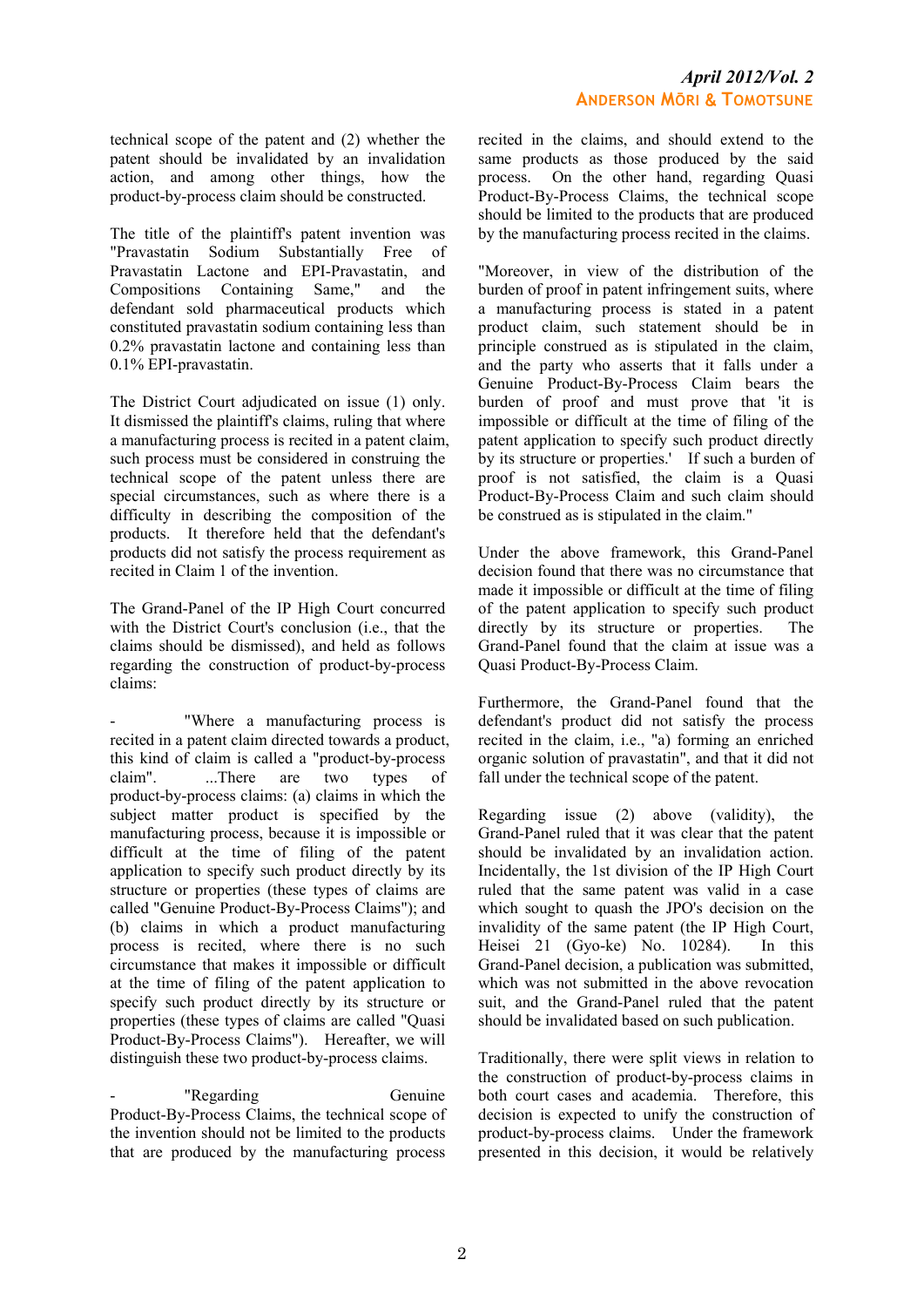difficult to succeed in enforcing product-by-process claims.



Yoshikazu Iwase 岩瀬 吉和 yoshikazu.iwase@amt-law.c om Tel: 81-3-6888-1069 Fax: 81-3-6888-3069

### [Japanese IP Topic 2012 No.7 (Japanese)] プロダクト・バイ・プロセスクレームの解釈に 関する知財高裁の大合議判決

知財高裁は、大合議という制度を有しており、 知的財産権に関する重要な法律問題を含む事 件について審理します。大合議事件は、知的財 産高等裁判所第1部から第4部まで、4箇部あ る部の各部長判事と、もう一人の裁判官から成 る5人の裁判官による合議体により審理され ます。大合議事件とするか否かは、知財高裁の 裁判官会議で決定されます。

知財高裁が 2005 年に設立されて以来、2011 年まで、合計5件の大合議事件があり、うち4 件で判決が言渡されていました(残りの1件は、 取下げにより終了)。2012 年 1 月 27 日、5 番目の大合議判決が言渡されました。

本件は、薬品についての侵害訴訟事件であり、 原告の特許が物の発明でありながら、特許請求 の範囲に製造方法が記載されている形式のも の(いわゆるプロダクト・バイ・プロセス・ク レーム)であったため、(1) 被告製品が本件各 発明の技術的範囲に属するか,(2) 本件特許は 特許無効審判により無効にされるべきものか 等が争点となり、特に,プロダクト・バイ・プ ロセス・クレームの解釈が問題になりました。

原告特許の発明の名称は、「プラバスタチンラ クトン及びエピプラバスチンを実質的に含ま ないプラバスタチンナトリウム、並びにそれを 含む組成物」で、被告は、プラバスタチンラク トンの混入量が 0.2 重量%未満であり、エピプ ラバスチンの混入量が 0.1 重量%未満である プラバスタチンナトリウムからなる医薬品を 販売していました。

第一審は、上記(1)の争点についてのみ判断し、 物の発明について,特許請求の範囲に当該物の 製造方法が記載されているときは,物の構成を 記載することが困難であるなどの特段の事情 があるときを除き,製造方法を除外して技術的 範囲を解釈することはできず,被告製品の製造 方法は本件発明1の製法要件を充足しないと 判示して,控訴人の請求を棄却しました。

知財高裁大合議法廷は、請求棄却という原審の 結論は維持しつつ、プロダクト・バイ・プロセ ス・クレームの解釈について以下のとおり判示 しました。

・「物の発明において,特許請求の範囲に製造 方法が記載されている場合,このような形式の クレームは,広く「プロダクト・バイ・プロセ ス・クレーム」と称されることもある。・・・ 上記プロダクト・バイ・プロセス・クレームに は,「物の特定を直接的にその構造又は特性に よることが出願時において不可能又は困難で あるとの事情が存在するため,製造方法により これを行っているとき」(本件では,このよう なクレームを,便宜上「真正プロダクト・バイ・ プロセス・クレーム」ということとする。)と, 「物の製造方法が付加して記載されている場 合において,当該発明の対象となる物を,その 構造又は特性により直接的に特定することが 出願時において不可能又は困難であるとの事 情が存在するとはいえないとき」(本件では, このようなクレームを,便宜上「不真正プロダ クト・バイ・プロセス・クレーム」ということ とする。)の2種類があることになるから,こ れを区別して検討を加えることとする。」

・「真正プロダクト・バイ・プロセス・クレー ムにおいては,当該発明の技術的範囲は,「特 許請求の範囲に記載された製造方法に限定さ れることなく,同方法により製造される物と同 一の物」と解釈されるのに対し,不真正プロダ クト・バイ・プロセス・クレームにおいては, 当該発明の技術的範囲は,「特許請求の範囲に 記載された製造方法により製造される物」に限 定されると解釈されることになる。

また,特許権侵害訴訟における立証責任の分配 という観点からいうと,物の発明に係る特許請 求の範囲に,製造方法が記載されている場合, その記載は文言どおりに解釈するのが原則で あるから,真正プロダクト・バイ・プロセス・ クレームに該当すると主張する者において「物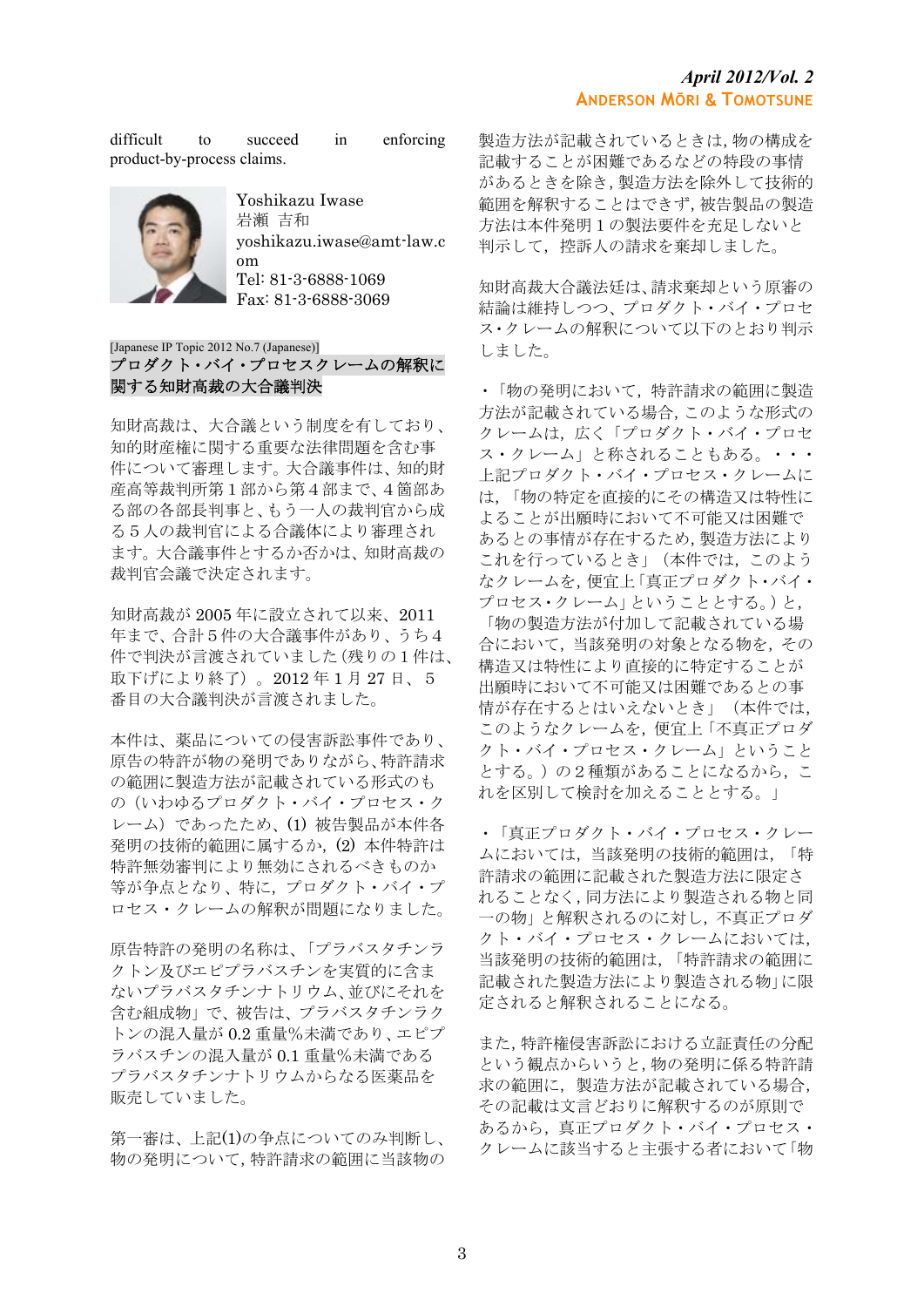の特定を直接的にその構造又は特性によるこ とが出願時において不可能又は困難である」こ とについての立証を負担すべきであり,もしそ の立証を尽くすことができないときは,不真正 プロダクト・バイ・プロセス・クレームである ものとして,発明の技術的範囲を特許請求の範 囲の文言に記載されたとおりに解釈・確定する のが相当である。」

上記の枠組みの下、本判決は、まず、本件特許 発明について、発明の対象であるプラバスタチ ンナトリウム自体は、当業者にとって公知の物 質であったことから、物の特定を直接的にその 構造又は特性によることが出願時において不 可能又は困難であるとの事情が存在するとは 認められないと判示しました。すなわち、本件 特許は、不真性プロダクト・バイ・プロセス・ クレームであると認定しました。

その上で、被告製品には、本件特許発明に記載 された工程(「プラバスタチン濃縮有機溶液」 を形成する工程)が存在しないと認定し、本件 特許発明の技術的範囲に属しないと判断しま した。

さらに、本判決は、上記(2)の争点につき、本 件特許は、特許無効審判により無効にされるべ きであることは明らかであると判断していま す。なお、同じ特許についての無効審判請求事 件の審決取消訴訟事件(知財高裁平成 21 年(行 ケ)10284)について、知財高裁第1部が同日 付で下した判決で特許有効と判断しました。本 判決(大合議判決)では、審決取消訴訟で提出 されなかった文献が提出され、それを根拠に特 許は無効とされるべきと判断されました。

従来、プロダクト・バイ・プロセス・クレーム の解釈については、裁判例及び学説において、 考え方が分かれていました。よって、本判決は、 プロダクト・バイ・プロセス・クレームの解釈 を統一するものとして評価されます。ただ、本 判決が示した枠組みの下では、プロダクト・バ イ・プロセス・クレームの権利行使を成功させ ることは難しい場合が多いと思われます。(岩 瀬 吉和)

#### [Japanese IP Topic 2012 No. 7 (Chinese)]

# 关于产品程序权利要求的解释的知识产权高裁 大合议判决

知识产权高裁设有大合议这种制度,就与知识产 权有关的含有重要法律问题的案件进行审理。大 合议案件由知识产权高等裁判所第 1 部至第 4 部的各部长裁判官加上 1 名裁判官组成的合议 庭进行审理。是否成为大合议事件,由知识产权 高裁的裁判官会议决定。

知识产权高裁于 2005 年设立以来,至 2011 年 为止共有 5 件大合议案件,其中 4 件宣告了判 决(剩下的 1 件被撤销而终止)。2012 年 1 月 27 日,宣告了第 5 件大合议案件的判决。

本案是关于药品的侵害诉讼案件。原告的专利为 物的发明,但专利请求的范围里记载有制造方法 (即所谓的产品程序权利要求)。因此(1)被 告产品是否属于本案各发明的技术范围、(2) 本案专利是否应通过发明无效审判判决为无效 等成为争论点,特别是关于产品程序权利要求的 解释。

原告专利的发明名称为"实质上不包括羟基普伐 他丁及 EPI 普伐他丁的普伐他丁钠,以及包括 该种成分的复合物",被告进行了羟基普伐他丁 的掺进量不足 0.2%, EPI 普伐他丁的掺进量不 足 0.1%的普伐他丁钠为成分的医药品的销售。

第一审只就上述(1)的争论点进行判断,认为 关于物的发明,在专利请求的范围内记载有该物 体的制造方法的,除非有难以记载物体的构成等 特殊情形,无法排除制造方法来解释技术范围, 被告产品的制造方法没有满足本案发明 1 的制 法要件,驳回了控诉人的请求。

知识产权高裁大合议法庭维持了原审的驳回判 决,并对产品程序权利要求的解释作出如下判 决:

物的发明中,专利请求的范围为记载制造方 法的,该种形式的权利要求可以概括性地称 为"产品程序权利要求"。・・・上述产品 程序权利要求中,考虑到有如下两种情形, 即"出于不可能或不易在申请时直接根据其 构造或特性进行物的特定等的情形,由此根 据制造方法进行物的特定"(本案中,为方 便起见,将该种产品程序权利要求称作"真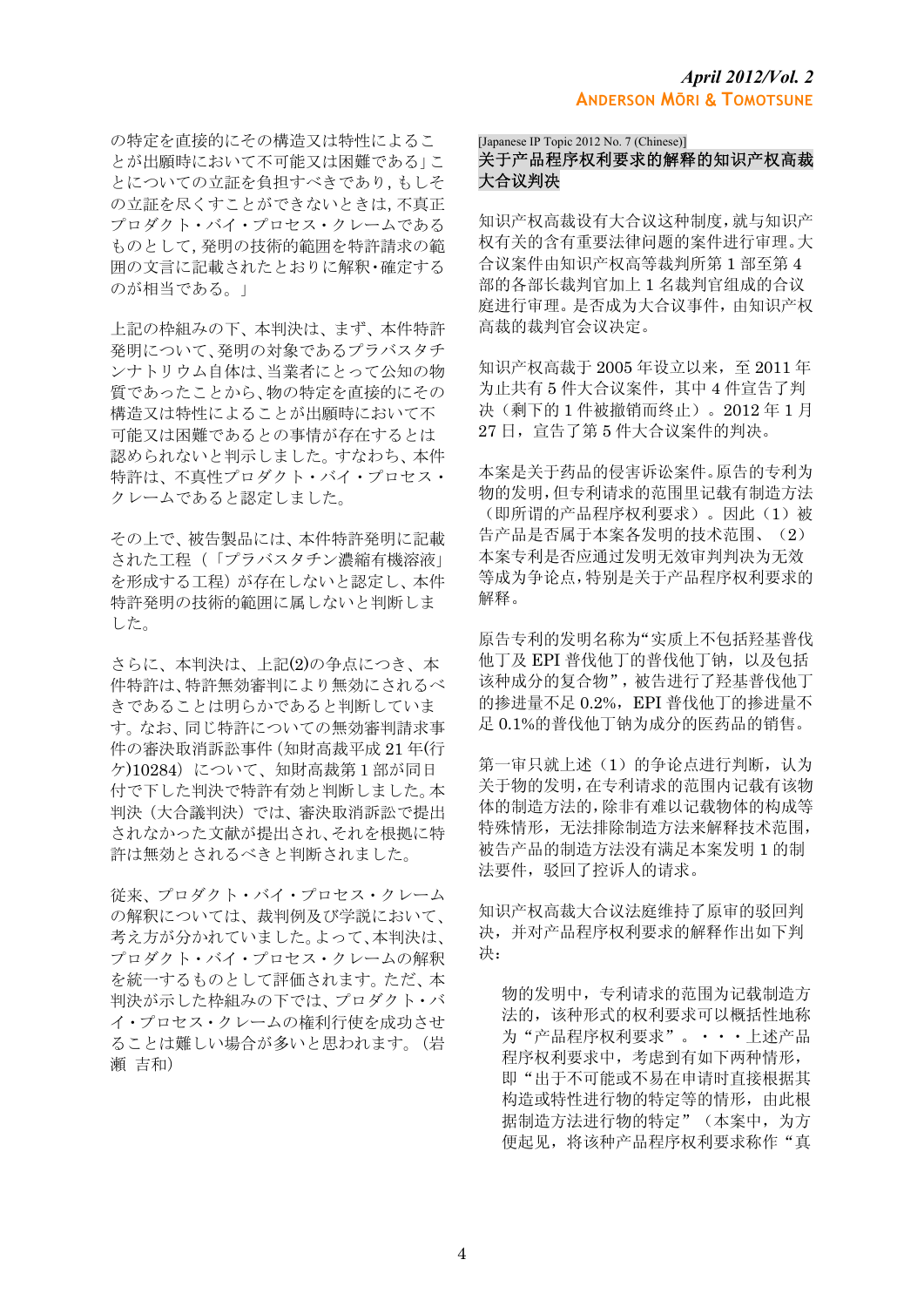正产品程序权利要求"),以及"附加记载 有物的制造方法,并不存在在申请时不可能 或不易直接根据其构造或特性来进行该发明 的对象的物的特定"(本案中,为方便起见, 将该种产品程序权利要求称作"非真正产品 程序权利要求"。),应进行分开讨论。

"真正产品程序权利要求"中,该发明的技 术范围被解释为"不限于记载于专利请求的 范围的制造方法,根据该方法制造的同种 物"。而"非真正产品程序权利要求"中, 该发明的技术范围被解释为"根据记载于专 利请求的范围的制造方法制造的物"。

另外,在专利权侵害诉讼的证明责任的分配 上,物的发明相关的专利请求的范围里记载 有制造方法的,该记载原则上根据文字进行 解释。因此,主张属于真正产品程序权利要 求的,需要就"不可能或不易在申请时直接 根据其构造或特性进行物的特定"承担举证 责任。如不能举证,应认定为非真正产品程 序权利要求,对发明的技术范围按照专利请 求的范围的文字进行解释及确定。

上述框架下,该判决针对本案专利判定,发明的 对象普伐他丁钠本身属于周知的物质,不存在不 可能或不易在申请时直接根据其构造或特性进 行物的特定等情形。即,将本案专利认定为非真 正产品程序权利要求.

上述之外,认定被告产品不具有记载于本案专利 发明的工程(形成普伐他丁钠浓缩有机溶液的工 程),不属于本案专利发明的技术范围。

另外,就上述(2)的争论点,该判决认为本案 专利明显应根据专利无效审判认定为无效。关于 相同专利的无效审判请求案件的撤销决定诉讼 案件(知识产权高裁平成 21 年(行ヶ)10284), 知识产权高裁第 1 部于同一天判决专利有效。该 判决(大合议判决)中,撤销决定诉讼中为提交 的材料之后被提交,据此判决专利无效。

一直以来,关于产品程序权利要求的解释,判例 及学说没有统一的观点。因此,该判决统一了产 品程序权利要求的解释,应给予评价。但我认为 该判决中阐明的框架下,想要成功进行产品程序 权利要求的权利行使较为困难。(岩濑 吉和)

[Japanese IP Topic 2012 No. 8 (English)]

**On January 28, 2012, on the website of the Courts in Japan, the Intellectual Property Divisions (i.e., Civil Division Nos. 29, 40, 46 and 47) of the Tokyo District Court announced a model for court proceedings in patent infringement litigation.** 

http://www.courts.go.jp/tokyo/saiban/tetuzuki/chiz ai/singairon.html

The model begins with a 1st court hearing followed by, ideally, five hearings for preparatory proceedings in which infringement arguments and validity/invalidity arguments are advanced.

The outline of the model proceeding is as follows:

At the 1st court hearing date (i.e., 1st date for oral argument), the plaintiff formally submits a written complaint and basic documentary evidence to the court, following which the defendant formally submits a written answer and basic documentary evidence to the court. The basic documentary evidence includes a certified copy of the patent registry, a copy of the patent gazette of the patent-in-suit, and brochures of the accused product(s). After receiving the documentation, the court schedules the date for the next hearing as a preparatory proceeding.

At the 2nd court hearing date (i.e., the 1st date for preparatory proceedings), the defendant advances arguments regarding (i) the scope of the accused product(s) or method(s), (ii) non-infringement, and (iii) invalidity defenses.

At the 3rd court hearing date (i.e., the 2nd date for preparatory proceedings), the plaintiff advances arguments regarding infringement and rebutting any invalidity defenses, including any counter arguments based on a correction to the technical scope of the patent-in-suit.

At the 4th court hearing date (i.e., the 3rd date for preparatory proceedings), the defendant advances a rebuttal to the plaintiff's infringement arguments and supplements its own arguments relating to the invalidity defense, and the parties present their technical explanations. The presentations are to summarize each party's arguments. In general, each party has 30-60 minutes to make their presentation. Technical advisors often attend the presentation to observe and, if necessary, ask the parties questions. Before the date for the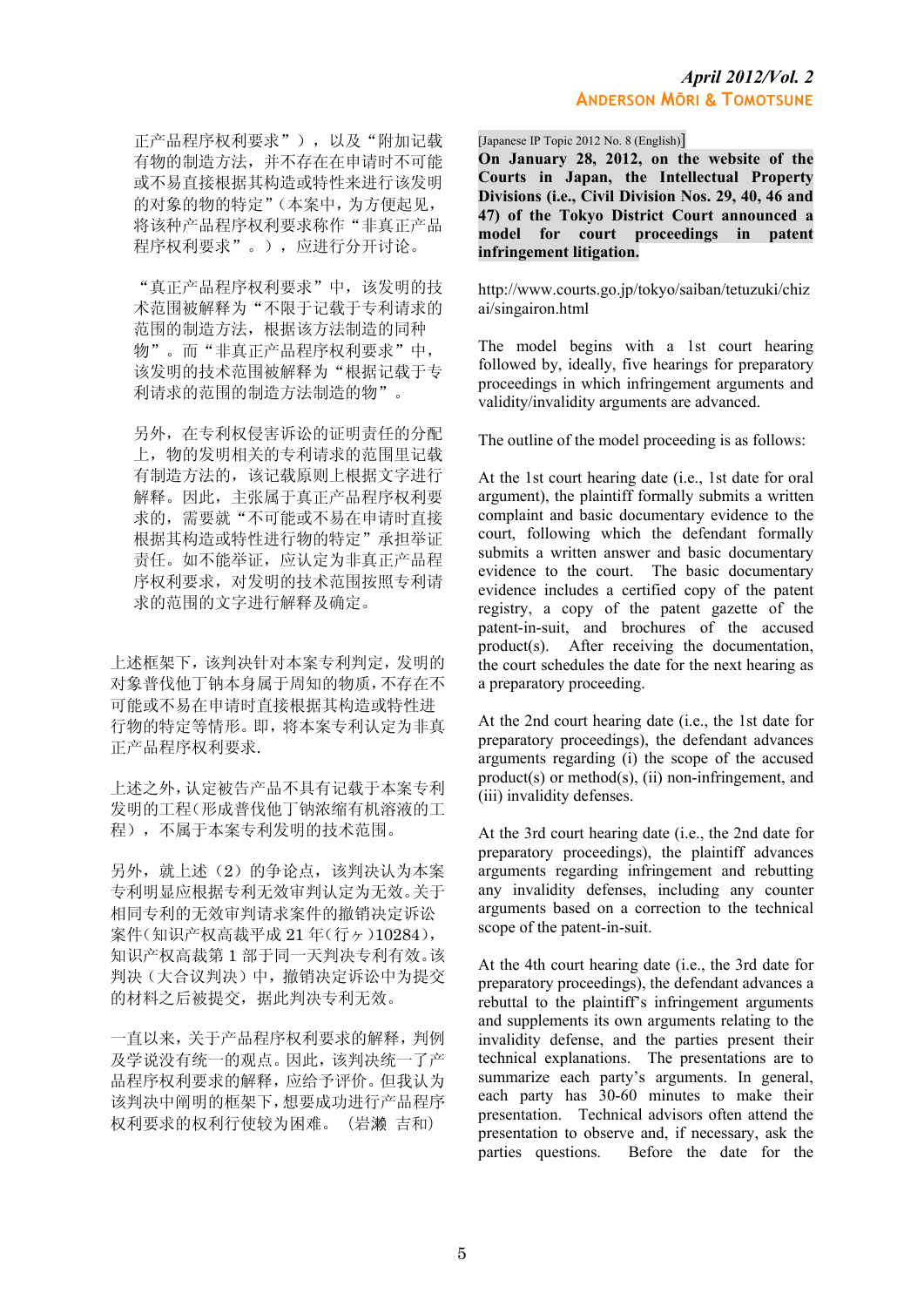technical explanation, the technical advisors are retained by the court after hearing the parties' opinions in order to assist the court with their expert knowledge. Technical advisors are selected from a list of candidates deemed to be experts in that particular field, including professors and patent attorneys.

At the 5th court hearing date (i.e., the 4th date for preparatory proceedings), the court discloses its preliminary conclusion based on the arguments advanced by the parties up to that point, and decides whether to proceed to a hearing for the examination of damages. The disclosure of the preliminary conclusion is made orally and is not an official judgment. If the court believes that there is no infringement and/or the patent should be invalidated, the court recommends that the parties hold a settlement session or concludes the proceedings to render a judgment in favor of the defendant. If the court believes that there is infringement and the patent should not be invalidated, the court decides to proceed to the examination of damages and then recommends that the parties hold a settlement session or concludes the proceedings to render a judgment. Before entering the proceedings for damages, the court may recommend that the parties hold a settlement session, even if the court has made a preliminary conclusion in favor of the plaintiff.

This model can be regarded as a sample case presented by the Intellectual Property Divisions of the Tokyo District Court, and actual proceedings will differ from the model according to the policy of each panel of judges and the characteristics of each case. The model can, however, be a useful reference point for parties involved in a patent infringement lawsuit.



Masayuki Yamanouchi 山内 真之 masayuki.yamanouchi@am t-law.com Tel: 81-3-6888-5669 Fax: 81-3-6888-6669

# *April 2012/Vol. 2*  **ANDERSON MŌRI** & **TOMOTSUNE**

[Japanese IP Topic 2012 No.8 (Japanese)]

平成 **24** 年 **1** 月 **28** 日、裁判所ホームページに、 東京地方裁判所知財部(民事第 **29** 部・第 **40** 部・第 **46** 部・第 **47** 部)の想定する特許権侵害 訴訟の審理モデルが掲載されました。

http://www.courts.go.jp/tokyo/saiban/tetuzuki/chiz ai/singairon.html

当該審理モデルでは、第 1 回口頭弁論終了後、 おおむね 5 回程度の争点整理手続(弁論準備手 続)で侵害論に関する審理を終えるように進行 することが想定されています。

すなわち、審理モデルにおいては、

・第 1 回口頭弁論においては、原告より訴状陳 述と基本的書証の提出が、被告からは答弁書陳 述と基本的書証の提出が行われ、

・第 1 回弁論準備手続においては、被告より対 象製品ないし対象方法の特定、技術的範囲の属 否の主張及び無効の抗弁の主張が行われ、

・第 2 回弁論準備手続においては、原告より技 術的範囲の属否に関する被告の主張に対する 反論及び無効の抗弁の主張に対する反論(訂正 による対抗主張を含む。)が行われ、

・第 3 回弁論準備手続においては、被告より、 技術的範囲の属否に関する原告の主張に対す る反論及び無効の抗弁の主張の補充が行われ、 ・第 4 回弁論準備手続においては、原告より、 無効の抗弁に対する反論の補充が行われると 共に、双方から技術説明が行われ(専門委員が 関与することがあります。)、

・第 5 回弁論準備手続においては、裁判所より、 心証開示及び損害論の審理への移行の有無の 決定が行われることとされています。

第 5 回弁論準備手続の段階において、裁判所が 非侵害との心証を得た場合には、和解勧告又は 審理の終結へと手続が進行し、裁判所が侵害と の心証を得た場合には、損害論の審理を経た上 で(この段階で和解期日が指定されることもあ ります)、和解勧告又は審理の終結へと手続が 進行します。

この審理モデルは、あくまでも東京地方裁判所 知財部がモデルとして想定するものであり、各 裁判体の方針や事案の特性に応じて実際の訴 訟進行は異なり得るものとされていますが、特 許侵害訴訟に関わる当事者にとって、一つの参 考になりうると思われます。(山内 真之)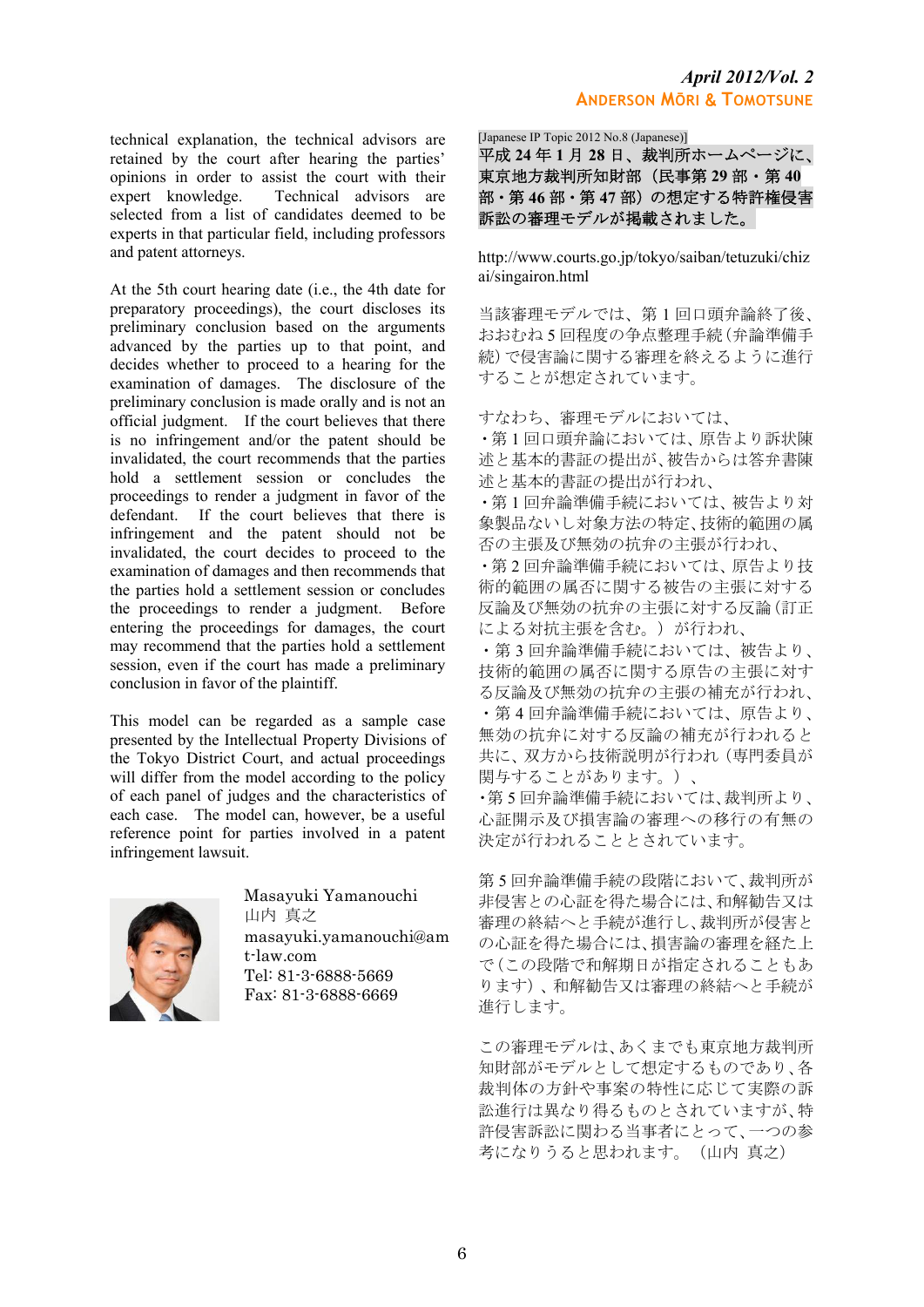#### [Japanese IP Topic 2012 No.8 (Chinese)]

# 平成 24年1月28日,东京地方裁判所知识产权 部(民事第 29 部、第 40 部、第 46 部、第 47 部) 设想的专利权侵害诉讼的审理模式在裁判所网页 上刊登

该审理模式下,第一次口头辩论结束后,大概通 过 5 次左右的争论点整理程序(辩论准备程序) 结束侵害论的审理。

具体审理模式如下:

·第一次口头辩论中,原告提交诉状陈述及基本 的书面证据,被告提交答辩书陈述及基本的书面 证据。

·第一次辩论准备程序中,被告进行有关标的产 品或对象方法的特定、是否属于技术范围的申辩 以及无效抗辩的申辩。

·第二次辩论准备程序中,原告对被告就是否属 于技术范围的申辩进行反驳,以及就无效抗辩的 申辩进行反驳(包括更正后的对抗申辩)。

·第三次辩论准备程序中,被告就原告对是否属 于技术范围的申辩进行追加反驳,以及就无效的 抗辩进行追加申辩。

·第四次辩论准备程序中,原告就无效的抗辩进 行追加反驳,同时双方进行技术说明(也有专门 委员会介入的情形)。

·第五次辩论准备程序中,裁判所宣布心证以及 作出是否进入到损害论的审理的决定。

第五次辩论准备程序阶段,裁判所取得不构成侵 害的心证的,进入到和解劝告或终结审理的程 序。裁判所取得构成侵害的心证的,经过损害论 的审理后(也有在该阶段指定和解期限的情形), 进入到和解劝告或终结审理的程序。

该审理模式只是东京地方裁判所知识产权部设 想的模式,根据各裁判所的方针以及案由的特性 实际的诉讼程序会有所不同。但该审理模式对专 利侵害诉讼的当事人还是有一定的参考作用。 (山内 真之)

[Japanese IP Topic 2012 No. 9 (English)]

**The Principle of Trademark Infringement - The IP High Court defines the criteria for the liability of an operator of an Internet shopping mall for trademark infringement-**

The claimant, an Italian corporation that owns the famous candy trademark "Chupa Chups" (the "Trademark"), brought an action against Rakuten K.K. ("Rakuten"), which manages and operates an Internet shopping mall ("Rakuten Market"), where some products with the same mark as the Trademark were exhibited. The action sought an injunction and damages on the grounds of an infringement of the Trademark pursuant to Art. 3II(iii) of the Trademark Act and an act of unfair competition pursuant to Art. 2I(i) or (ii) of the Unfair Competition Provision Act.

At first instance, the Tokyo District Court rejected the claimant's arguments and opined that Rakuten was not a principal for "assignment of infringing products" under the Trademark Act (Art. 3II(iii)) on the grounds that Rakuten had neither control of each retailer nor received any direct benefit from the sale of the products.

The plaintiff appealed the decision to the Intellectual Property High Court, which handed down its judgment on 14th February 2012. While the Court admitted that neither the risk of trademark infringement caused by sales via the Internet shopping mall nor the probability of Rakuten recognizing an infringement was high, it opined that "it is reasonable that an owner of a trademark is entitled to seek an injunction and damages for the infringement of the trademark, where an operator of a website not only facilitates the environment of its website for retailers, but also takes control of providing the operating system, approving applications for opening stores by retailers, and temporarily or permanently suspending the service to retailers, and is aware of or has reasonable grounds to believe that the trademark is infringed, unless the infringing content is deleted from the website within a reasonable period".

Ultimately, the appeal was rejected and Rakuten was found not to be responsible for the infringement of the claimant's Trademark through the operation of Rakuten Market, since the products were deleted within eight days, which the Court deemed to be a reasonable period. However, it is nevertheless a high-profile and noteworthy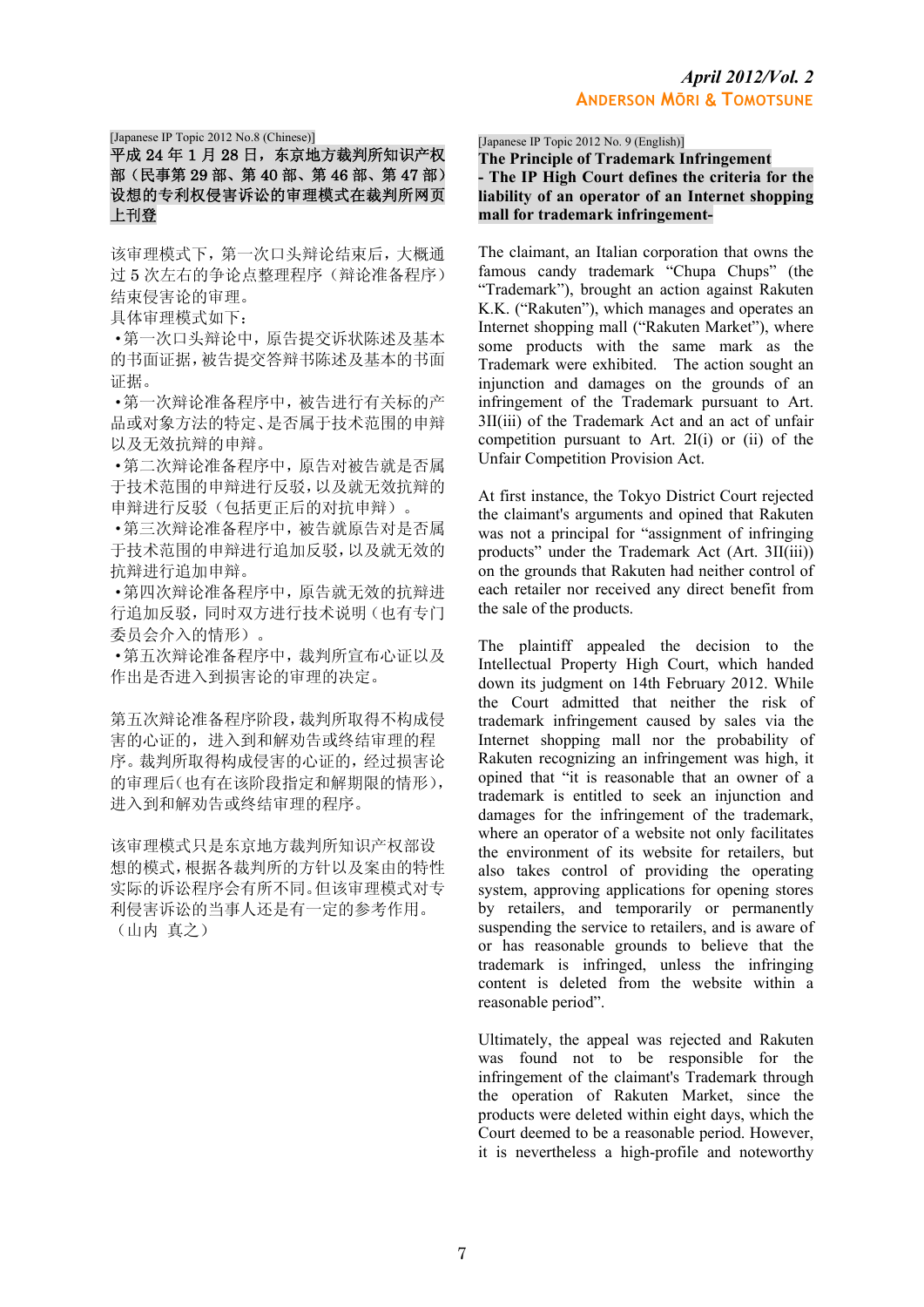case, because it is the first judgment to refer to the possibility that an operator of an Internet shopping mall could be responsible for a trademark infringement even though that operator is not a direct party to the online trade. The Court based this finding on its substantive interpretation of the principle of trademark infringement, which aligns with its interpretation in some earlier cases related to copyright infringement.



Yoshikazu Tagami 田上 嘉一 yoshikazu.tagami@amt-law. com Tel: 81-3-6888-5807 Fax: 81-3-6888-6807

[Japanese IP Topic 2012 No.9 (Japanese)] 商標権の侵害主体 -インターネットショッピングモールにおけ る商標権侵害にかかる運営主体の責任に関す る知財高裁判決(平成 **24** 年 **2** 月 **14** 日)-

本件は、楽天株式会社(以下「楽天」といいま す。)が運営するインターネットショッピング モール「楽天市場」において、キャンディーで 有名な登録商標「Chupa Chups」と同一の標章 が付された商品が出店されていたところ、商標 権者であるイタリア法人は、出店者ではなく、 インターネットショッピングモールの運営主 体である楽天に対して、商標権侵害(商標法3 条2項3号)及びの不正競争行為(不正競争法 2条1項1号又は2号)を構成するとして、本 件商品の譲渡等の差止および損害賠償を求め たものです。

平成22年8月31日に出された一審判決で は、東京地裁は、楽天市場の各出店者に対する 支配・管理関係が存在しないこと、出品されて いる商品の損益は各出店者に帰属しているこ と等を理由に、楽天が商標法2条3項2号の 「譲渡」の主体ではないと判示していました。

これを受けて原告は控訴し、その控訴審判決が 平成24年2月14日に言い渡されました。知 財高裁は、インターネットショッピングモール における販売方法による商標権侵害惹起の危 険性や、運営者における侵害認識の蓋然性は高 くないとしつつも、一方で、運営主体が、これ を具体的に認識・認容する場合は幇助犯となり

うること、ウェブページの運営により出店料等 の利益を得ていること、コンテンツ削除等の結 果回避措置を執ることが可能であること等を 考慮して、「ウェブページの運営者が、単に出 店者によるウェブページの開設のための環境 等を整備するにとどまらず、運営システムの提 供・出店者からの出店申込みの許否・出店者へ のサービスの一時停止や出店停止等の管理・支 配を行い、出店者からの基本出店料やシステム 利用料の受領等の利益を受けている者であっ て、その者が出店者による商標権侵害があるこ とを知ったとき又は知ることができたと認め るに足りる相当の理由があるに至ったときは、 その後の合理的期間内に侵害内容のウェブペ ージからの削除がなされない限り、上記期間経 過後から商標権者はウェブページの運営者に 対し、商標権侵害を理由に、出店者に対するの と同様の差止請求と損害賠償請求をすること ができると解するのが相当である。」と判示し ました。

結論としては、楽天が、「商標権侵害の事実を 知ったときから8日以内という合理的期間に」 商品を削除しているため、楽天市場の運営によ る商標権侵害の責任は認められず控訴棄却と なりましたが、商標権侵害についても著作権の 場合と同様に侵害主体を規範的にとらえ、直接 の売買の当事者でない場合であっても、インタ ーネットショッピングモールの運営者に責任 が認められる可能性があることに言及したの は本判決が初めてのものであり、その意味で非 常に注目度の高い判決であるといえます。(田 上 嘉一)

# [Japanese IP Topic 2012 No. 9 (Chinese)] 商标侵权的主体 ——知识产权高院关于网上购物商城商标侵权中 运营商的责任认定标准的判决(2012 年 2 月 14 日)

本案原告是拥有著名糖果注册商标"Chupa Chupa"(以下称"系争商标")的意大利公司。 使用与系争商标相同标志的商品在乐天株式会 社(以下称"乐天")运营的网上购物商城"乐 天市场"上被出售,原告以运营商乐天构成商标 法第 3 条第 2 款第 3 项规定的商标侵权,以及反 不正当竞争法第 2 条第 1 款第 1 项和第 2 项规定 的不正当竞争行为为由对乐天提起诉讼,要求停 止侵害并赔偿损失。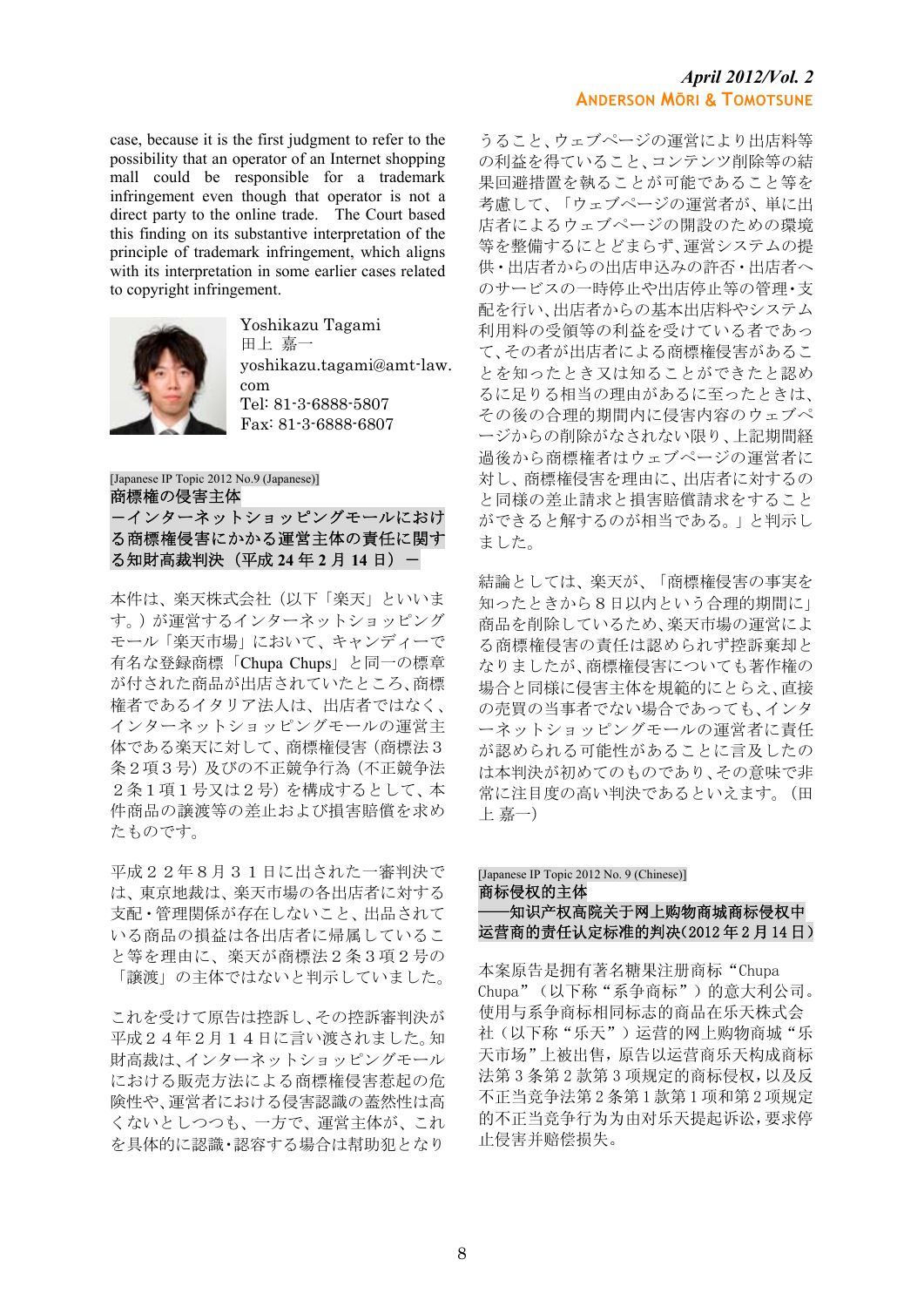东京地区法院于 2010 年 8 月 31 日做出一审判 决,判定乐天市场对各销售商没有支配或管理关 系,且销售商自负所出售商品的盈亏,乐天并未 直接通过商品销售获得利润,因此认为乐天并非 商标法第 3 条第 2 款第 3 项规定的"出让侵权商 品"的主体,据此驳回了原告的诉讼请求。

原告将该判决上诉至知识产权高等法院,高院于 2012 年 2 月 14 日做出了判决。尽管高院承认商 标侵权的风险并非由网上购物商城这一销售方 式造成,乐天市场认可该侵权的可能性也不高, 高院依然认为, "当网络运营商不仅为销售商提 供网络环境,并且对所提供的运行系统有所控 制,能够批准销售商开店的申请,并暂时或永久 停止对某些销售商的服务,且向销售商收取基本 的开店费和系统使用费时,如果运营商知晓或有 合理根据认为系争商标侵权,除非侵权内容在一 定合理期限内被从网站上删除,则商标所有人有 权向网络运营商要求停止侵权并赔偿损失"。

由于商品在八日内被从网站上删除,且法院认为 八天在合理期限之内,上诉最终被驳回,乐天无 需为原告商标权通过乐天市场的运营受到侵害 而承担责任。然而,本案依然受到高度关注,本 案中法院第一次论及,即使不直接参加网上交 易,网上购物商城运营商也可能要为商标侵权承 担责任,法院对商标侵权主体的这一解释与之前 一些案件中对著作权侵权主体的解释相一致。 (田上 嘉一)

[Japanese IP Topic 2012 No. 10 (English)]

**The Supreme Court decision which denied an infringement of publicity rights in the case of an unauthorized use of the portraits of celebrities in a magazine's article (Pink Lady case)** 

This Supreme Court case (H21 (Ju) 2056, Supreme Court Decision on February 2, 2012) was a dispute which arose over a publisher's unauthorized use of several portraits of the female duo "Pink Lady" in a weekly magazine's article that introduced a method of diet utilizing Pink Lady's choreography. The two artists, who are the members of Pink Lady, claimed against the publisher, alleging that the use of their portraits violated their publicity rights and constituted a tort.

This is the first Supreme Court decision to explicitly recognize the concept of a "publicity right" as a legal right, and to go on to describe the nature of publicity rights. The decision nature of publicity rights. recognized the publicity right by defining it as follows: "portraits etc. have the power to attract customers, which can promote sales of commercial products. [The relevant right is] the right to exclusively use such powers to attract customers". The Supreme Court considered the nature of the right as a personal right, stating that "[the right] is based on the commercial values of the portraits etc. themselves, and consequently, it constitutes a part of the right derived from the said personal right".

In addition, this case has significance in so far as the Supreme Court put forward a criterion for judging whether there has been a violation of<br>publicity rights. The Court explained the The Court explained the criterion as follows: "It is appropriate to consider that the act of using portraits etc. without permission violates the publicity right in a case where the purpose of such an act is mostly to utilize the powers of the portraits etc. to attract customers." The Supreme Court then listed three instances which may fall under "the purpose of such an act is mostly to utilize the powers of the portraits etc. to attract customers": "(i) using the portraits etc. themselves independently as commercial products which are subject to an appreciation; (ii) attaching the portraits etc. on commercial products in order to distinguish such products from others; and (iii) using the portraits etc. as an advertisement for commercial products".

In its factual findings, the Court concluded that the portraits that were used without permission in this case were only utilized for the purpose of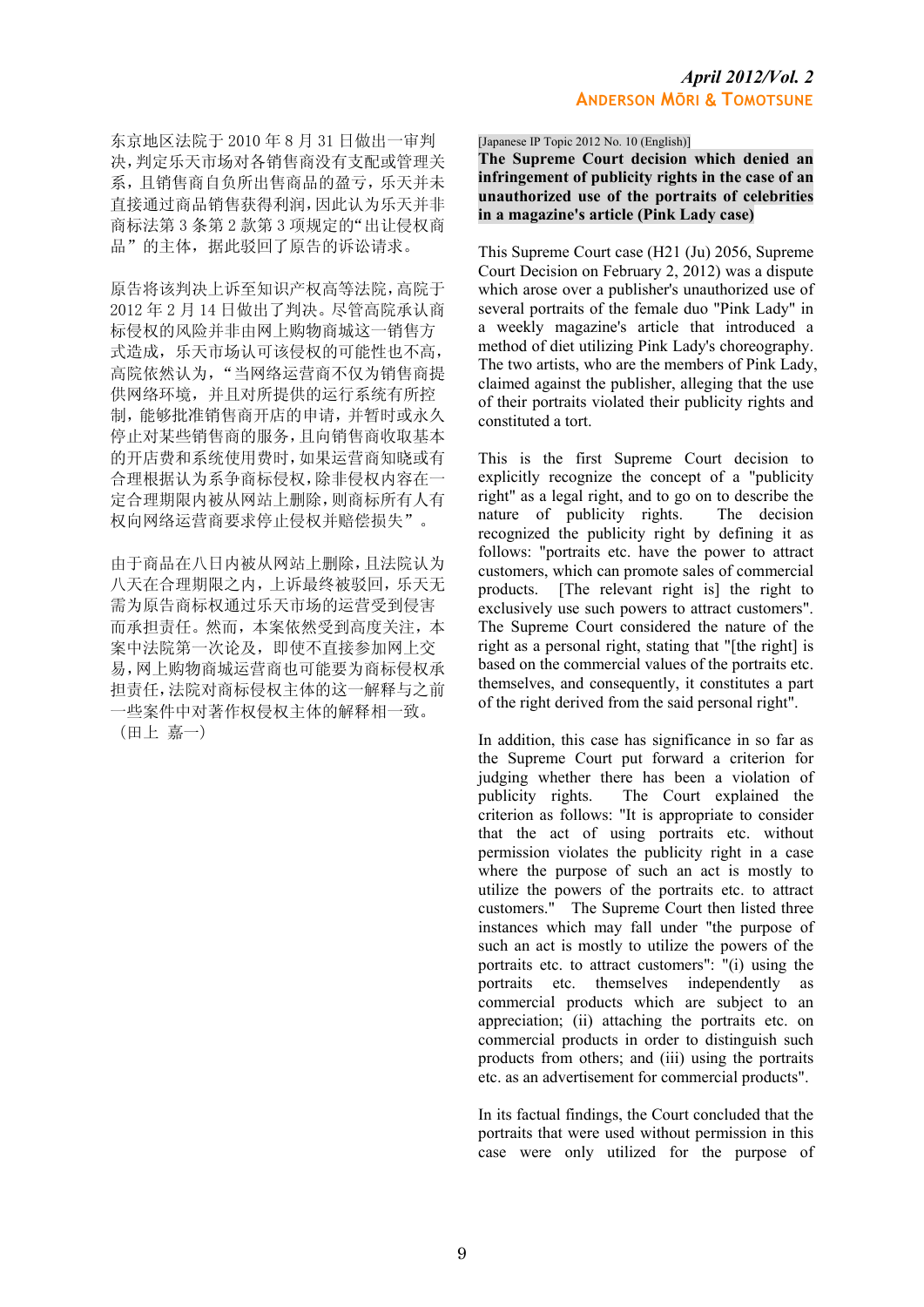supplementing the contents of the article which described a method of dieting using Pink Lady's choreography. The portraits were merely for reminding readers of Pink Lady's choreography, in the context of an article about an entertainer who remembered having fun by copying Pink Lady's choreography in his childhood. The Supreme Court applied the above-mentioned criterion to these facts, and concluded that the publicity rights were not infringed as it could not be said that "the purpose of such an act was mostly to utilize the powers of the portraits etc. to attract customers ".

As there have been no established criteria for judging the violation of publicity rights under lower court precedents in the past, the above criterion established by the Supreme Court is likely to be adopted broadly in future cases. However, future cases should be carefully observed to see how the lower courts interpret this criterion, as the criterion makes use of abstract language such as "mostly", and its application is still quite ambiguous.



Hiroharu Saito 齋藤 宙治 hiroharu.saito@amt-law.co m Tel: 81-3-6888-5686 Fax: 81-3-6888-6686

[Japanese IP Topic 2012 No.10 (Japanese)]

雑誌記事中での芸能人の写真の使用について パブリシティ権の侵害を否定した最高裁判例 (ピンク・レディー事件)

 ピンク・レディー事件(平成 21 年(受)2056 号、最高裁判所第一小法廷平成 24 年 2 月 2 日 判決)は、出版社が週刊誌において、女性デュ オ「ピンク・レディー」の楽曲を利用したダイ エット方法を紹介する記事を掲載するに際し て、記事中にピンク・レディーの肖像写真を無 断で使用したことをめぐる事件です。ピンク・ レディーのメンバーである芸能人 2 名は、この ような肖像写真の無断使用がいわゆるパブリ シティ権を侵害するとして、出版社に対して、 不法行為に基づく損害賠償を請求しました。

 本判決は、パブリシティ権を権利として承認 し、かつ、パブリシティ権の法的性質について 判示した初の最高裁判決です。パブリシティ権 を「肖像等は、商品の販売等を促進する顧客吸 引力を有する場合があり、このような顧客吸引 力を排他的に利用する権利」と定義し権利とし て承認したうえで、その法的性質については 「肖像等それ自体の商業的価値に基づくもの であるから、上記の人格権に由来する権利の一 内容を構成する」として人格権的構成を採用し ました。

 また、本判決は、パブリシティ権侵害の判断 基準を最高裁レベルにおいて示したという点 に大きな意義があります。パブリシティ権侵害 の有無の判断基準として、「肖像等を無断で使 用する行為は、...専ら肖像等の有する顧客 吸引力の利用を目的とするといえる場合に、パ ブリシティ権を侵害するものとして、不法行為 法上違法となると解するのが相当である。」と いう基準を示しました。なお、この「専ら肖像 等の有する顧客吸引力の利用を目的とする」場 合に該当し得る類型として、「①肖像等それ自 体を独立して鑑賞の対象となる商品等として 使用し、②商品等の差別化を図る目的で肖像等 を商品等に付し、③肖像等を商品等の広告とし て使用するなど」の場合を挙げています。

 そのうえで、本判決は、本件で無断使用され た肖像写真について、ピンク・レディーの曲の 振り付けを利用したダイエット法を解説し、こ れに付随して子供の頃に上記振り付けをまね ていたタレントの思い出等を紹介するに当た って、読者の記憶を喚起するなど、本件記事の 内容を補足する目的で使用されたものにすぎ ないとの事実認定をしました。これを上記判断 基準へあてはめて、「専ら上告人らの肖像の有 する顧客吸引力の利用を目的とするものとは いえ」ないとしてパブリシティ権侵害を否定す る結論に至っています。

 過去の裁判例においては、パブリシティ権侵 害の判断基準として統一的な基準が示されて きたとは言い難いところ、今後は本判決で示さ れた上記判断基準が踏襲されていく可能性が 高いと言えます。ただ、上記判断基準は、「専 ら」などといった抽象的な文言を用いた定型性 に欠けるものであることは否めないところで あり、今後の裁判実務においてどのように基準 の運用がなされていくかを注意深く見守って いく必要があります。(齋藤 宙治)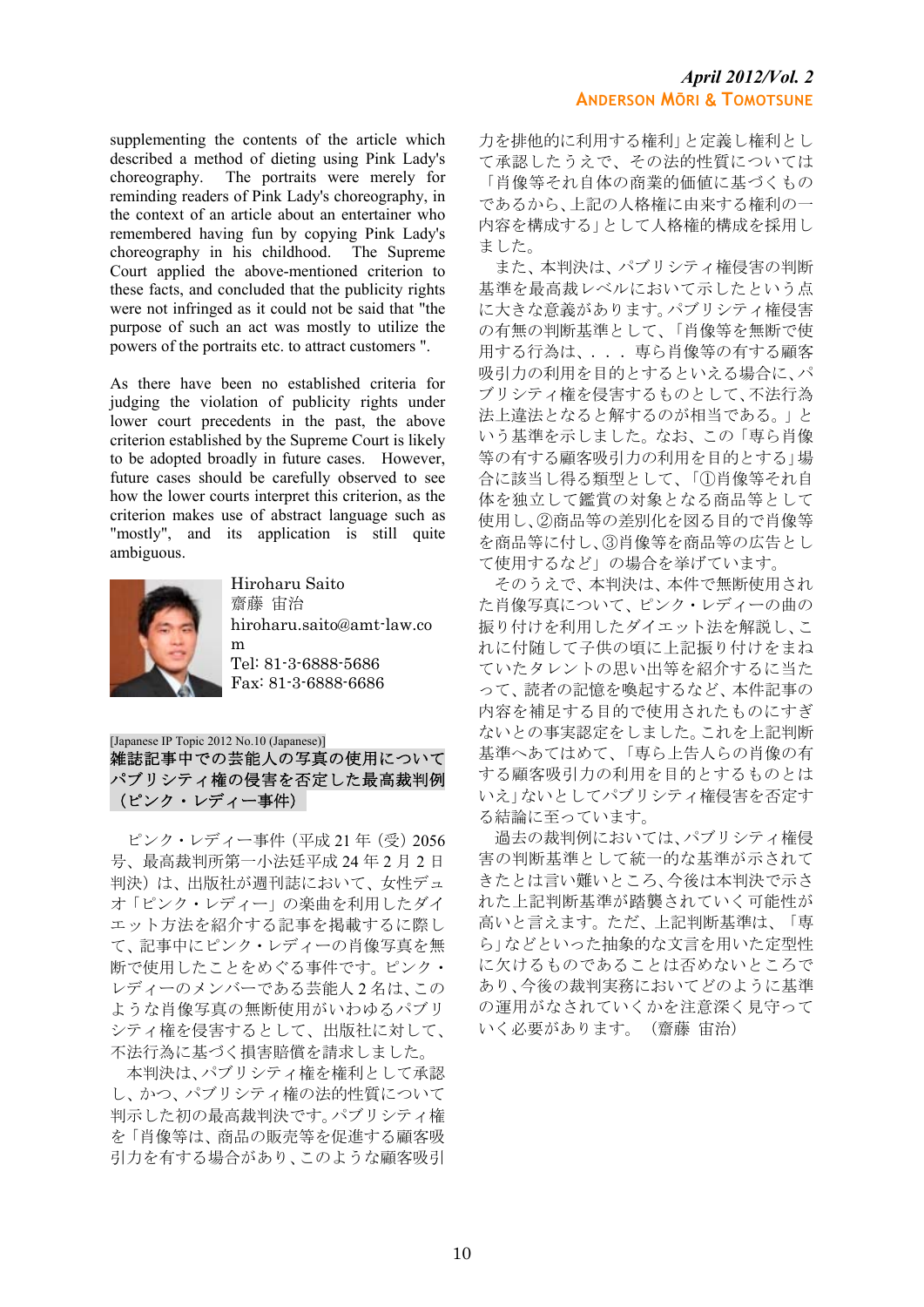## [Japanese IP Topic 2012 No. 10 (Chinese)] 最高裁判所判例否定杂志的文章中使用艺术界 人士的照片侵害形象权(**Pink Lady** 案)

Pink Lady 案(平成 21 年(受)2056 号、最 高裁判所第一小法庭平成 24 年 2 月 2 日判决) 中,出版社在周刊中刊登了介绍利用乐曲的瘦身 方法的文章,文章未经允许擅自使用了 Pink Lady 的图像照片。Pink Lady 的 2 名成员主张, 该种擅自使用其图像照片的行为侵害了其形象 权,要求出版社赔偿该不法行为所造成的损害。

本判决是承认形象权的权利,并对形象权的法律 性质进行分析的首例最高裁判决。本判决将形象 权定义为:"肖像等有时具有促进商品的销售等 的顾客吸引力,排他性地运用该种顾客吸引力的 权利即为形象权",承认其具有权利性。关于法 律性质,采用人格权的构成,认为"由于其是基 于肖像等本身的商业价值的权利,其构成来源于 人格权的权利的一部分内容"。

另外,本判决在最高裁层面明示了侵害形象权的 判断基准亦具有重大意义。阐明了侵害形象权与 否的判断基准:"擅自使用肖像等的行为......完 全仅为利用肖像等具有的顾客吸引力时,构成对 形象权的侵害,是违反不法行为法的行为。"此 处所指的"完全仅为利用肖像等具有的顾客吸引 力时"有如下情形:(1)把肖像等作为本身可独 立观赏的对象的商品进行利用、(2)为将商品等 进行差别化将肖像等附在商品上、(3)将肖像等 作为商品等的广告使用。

在本案中被擅自使用的图像照片的事实认定上, 该判决主张,文章对利用 Pink Lady 的歌曲的 舞蹈动作的瘦身法进行解说,并介绍了孩童时代 模仿该手势的演员的回忆等,因此该图像照片是 对该文章内容的补充。将上述判断基准适用该事 实,"不能认定其目的是完全仅为利用上诉人的 肖像所具有的顾客吸引力",从而否定侵害了形 象权。

过去的判例并未对形象权的侵害的判断基准有 一个统一的基准,今后该判决中阐明的判断基准 很可能被沿用。但不可否认的是,上述判断基准 使用"完全仅为"等抽象词汇缺乏确定性,还需 密切关注今后的裁判实务如何运用该基准。(齐 藤 宙治)

[Foreign IP Topic 2012 No. 6 (Japanese)]

## インドにおける既存の技術提携/商標許諾の 優先規制の撤廃

 従来は、既存のインド側合弁パートナーや技 術提携先の保護という観点から、日本企業を含 むインド非居住者が、2005 年1月 12 日時点で 既存の合弁事業 (joint venture) /技術移転 (technology transfer) / 商標許諾契約 (trademark agreement)を有する場合、同一事 業分野において新たに投資/技術移転/技術 協力/商標許諾契約を行う場合、インド政府 (インド外国投資促進委員会(FIPB)または プロジェクト承認委員会(Project Approval Board))の承認が必要であるとされていまし た。

 すなわち、日本企業が、2005 年 1 月 12 日の 時点で、既存のインド企業との間で技術援助契 約や商標ライセンス契約等を締結していた場 合、当該契約の対象となる同一事業分野におい ては、①他のインド企業との間で技術援助契約 や商標ライセンス契約等を締結すること、また ②自ら現地法人/合弁会社を設立して同一事 業を開始することのいずれも、インド政府の事 前承認が必要とされていました。

 インド政府に対して事前承認申請を行う場 合、当該事前承認の審査においては、既存のイ ンド側合弁パートナーや提携先が外国投資家 による新たな合弁や提携を了承しているかど うかが重視されており、既存のインド側合弁パ ートナーや提携先から、当該新規合弁や提携に つき異議がない旨のノー・オブジェクション・ レター(No Objection Letter)を入手し、提出し なければ、事前承認を取得するのは困難でした。 通常、ノー・オブジェクション・レターを発行 するかどうかは既存のインド側合弁パートナ ーや提携先の任意であるため、これを発行して もらうためには既存のインド側合弁パートナ ーや提携先との交渉が必要となります。その際、 インド側は、発行自体を拒否するか、または金 銭的補償や最低購入(または販売)額の保証な ど、補償または代替措置を要求してくることが 多く、しかもその内容は多くの場合過大なもの であったため、上記既存の技術提携/商標許諾 の優先規制は、外国企業にとって、インドへの 新規投資の大きな足枷となっていました。 そこで、インド政府は、外国投資の更なる促進 という観点から、2011 年 4 月 1 日付けで、上 記既存の技術提携/商標許諾の優先規制を撤